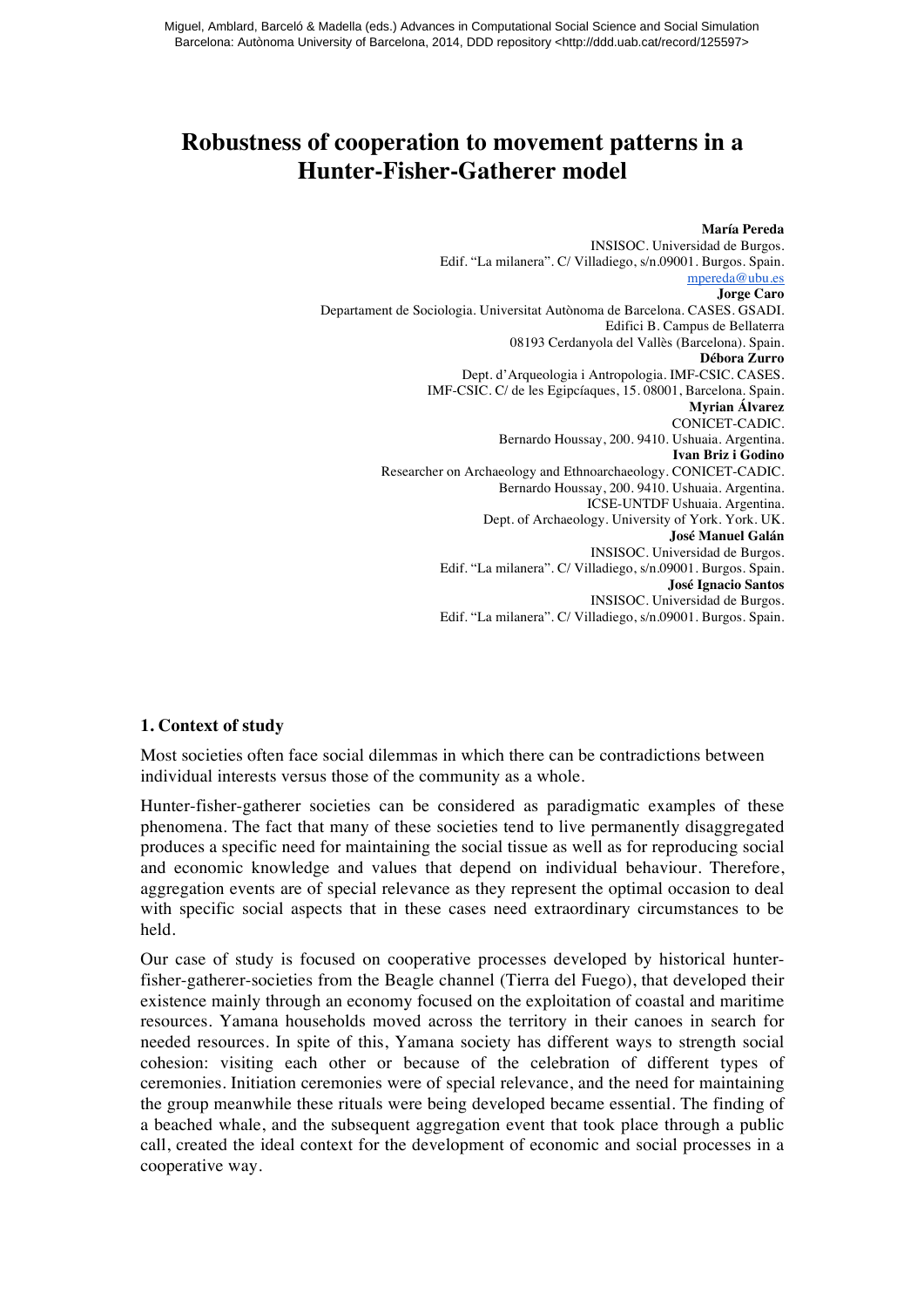Together with the enormous amount of meat, blubber and raw materials provided by the whale, this finding gave the possibility to invest most of the day in communal life for a long period.

# **2. The WWHW Model**

The Whale When Hale Whale (WWHW) is an agent-based model oriented to allow the exploration of the emergence and resilience of cooperation in hunter-fisher-gatherer societies (Briz i Godino et al, in press), such as the Yamana.

In the model there are two types of agents, the whales and the people. The whales are an enormous valuable perishable food resource that appears from time to time (according to a certain probability). The whales can only be seen within a certain range. The people represent household/canoes. They walk around the environment where they have a chance to find beached whales. In the model, we have implemented two patterns of movement: random walk and Lévy flight, in order to explore whether the type of movement influences the emergence of cooperation.

When a people agent finds a beached whale, she has to face the dilemma whether to make a signal to call other people and share the resource, having an aggregation event and so cooperating; or to exploit the resource by herself (defecting). If the people agent decides to make a public call to share the whale, an aggregation is celebrated. People travel where the whale is beached to share the resource. These aggregation events are considered a great opportunity to exchange social capital, improve work skills, celebrate rituals and ceremonies, etc. As a result of these aggregations, the people agents increase their stock of meat and social capital. These two variables are used to calculate the success (fitness) of the strategy of the agent (the strategy of the agent is given by a probability of cooperation). The relative importance of social capital over meat is modulated by a parameter that allows us to investigate the influence that these two variables have in the evolution of cooperation.

Moreover, a mechanism of reputation is implemented, which rewards the cooperative behaviours (call to share a whale) and punishes any public defection, i.e. whenever an agent is seen defecting. This reputation variable conditions the social capital a people agent can achieve in an aggregation, penalizing defective behaviours over cooperative ones.

An evolutionary mechanism leads the strategy selection of the agents. Every generation (a generation is a parameterizable number of discrete time steps), the people can imitate the most successful strategies of other people. We have implemented two strategy selection alternatives: random-tournament and roulette wheel. A person will imitate other person strategy if the fitness of the strategy of the other person is higher than her own. There is also a probability of making a mistake in imitating or to explore new strategies.

## **3. New experiments**

We have conducted a set of new experiments in order to explore the influence of the movement pattern of the people in the emergence and resilience of cooperation. We have implemented the two movement patterns mentioned before: the simple random walk pattern and the Lévy flight pattern.

The model seems robust to changes in the movement pattern of the people agents. The Lévy flight pattern is said to be a more efficient resource search pattern than the random